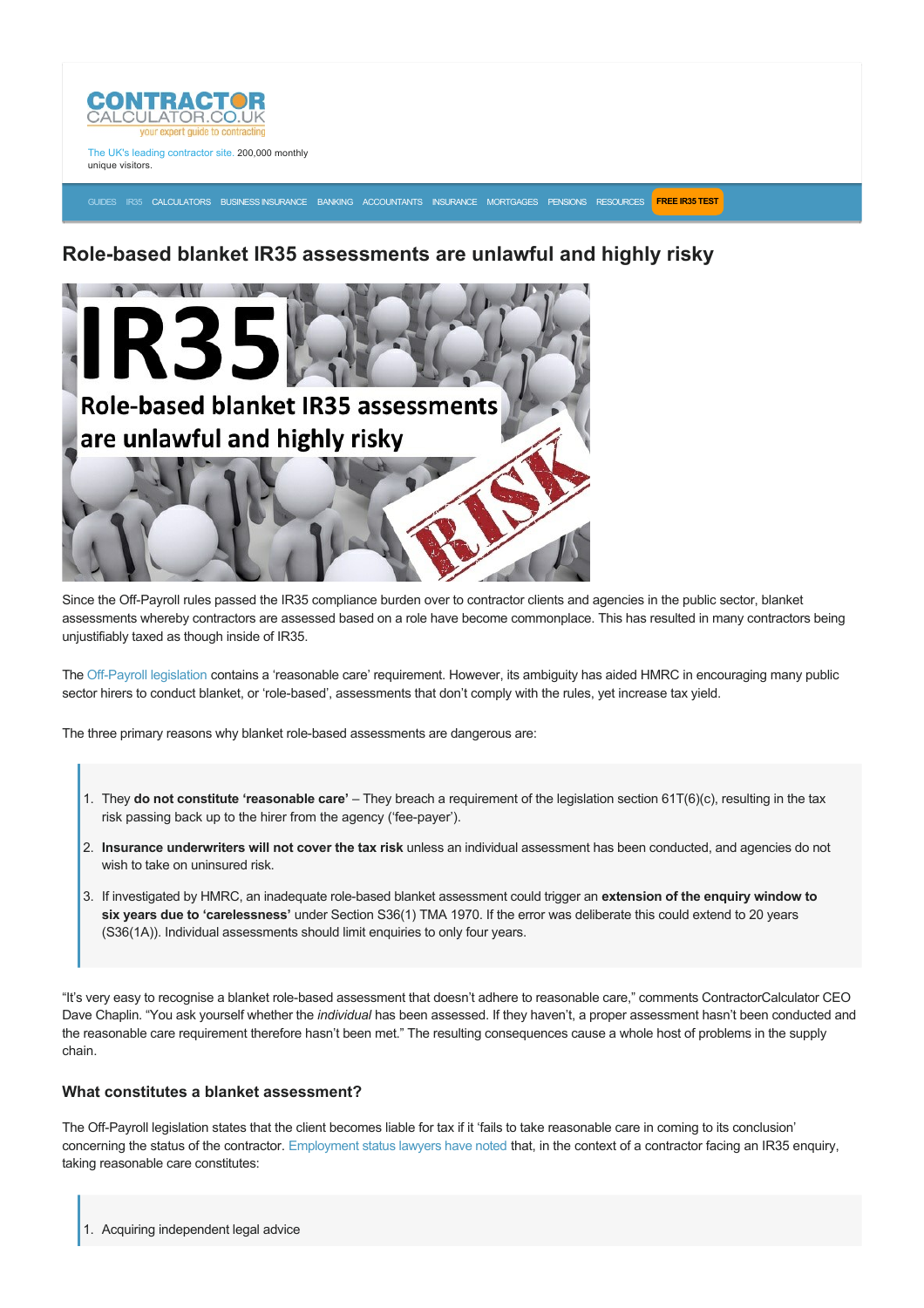2. Making a full assessment on an individual basis.

However, the failure to elaborate on 'reasonable care' in the context of Off-Payroll has helped facilitate non-compliance by way of blanket assessments, which typically fall into one of two brackets:

- 1. Where a client makes an IR35 status decision without conducting an assessment
- 2. Where a client assesses a role to predetermine the IR35 status of contractors.

To the layman, it is obvious that the absence of an assessment entirely does not adhere to the reasonable care requirement. However, making status determinations based solely on the assessment of a job description or role also falls a long way short of compliant behaviour.

## **The problem with rolebased assessments**

"Role-based assessments fail to take into account the full factual matrix required to assess the individual's status accurately," explains Chaplin. "Without directly assessing the individual, it's impossible to evaluate the factors that are solely applicable to them – the most important being whether they are in business in their own right."

Chaplin illustrates this using the example of a hospital recruiting nurses: "A nursing agency provides nurses to various hospitals on an adhoc basis. A hospital asks for a grade four nurse, and the agency decides who it will send. Now, imagine an individual nurse who may be considered for the same assignment, yet sources their own work and is in business on their own account.

"In both instances, the nature of the work is exactly the same, yet one nurse is likely outside of IR35, while the other is indeterminate. If a hospital was to make a role-based assessment – particularly using HMRC's flawed Check Employment Status for Tax (CEST) tool – there is a high probability that both will be deemed 'employed for tax purposes'. This situation is why it is essential to assess the individual."

Chaplin explains: "Ultimately, role-based assessments fail to constitute reasonable care because the assessor firstly assesses a role, and then assumes that the set of circumstances identified can be applied directly to anyone who undertakes the job.

"Every employment status tribunal has sought to assess the status of an individual, partly by carefully considering their personal circumstances. A 'role' cannot go to court to defend itself."

Chaplin adds that companies are free to place individuals on a payroll, but notes that this would warrant the provision of employment rights; a requirement not asked of hirers of 'inside IR35' contractors under Off-Payroll. This adds to the already diminished appeal of 'inside IR35' contracting and creates significant difficulties for recruiters.

#### **The consequences of failing to take 'reasonable care'**

Role-based assessments are the most common form of blanket assessment. Unfortunately, their failure to meet the reasonable care [requirement has severe consequences for hiring organisations, as Philip Manley, former HMRC inspector and current tax partner at Dow](https://www.dswcapital.com/) Schofield Watts, explains:

"Under Section 61T(6), the entire tax risk is retained by the client, rather than being passed down to the agency, or 'fee-payer'. This then builds considerable uninsured risk on the balance sheet of the hiring firm, not only exposing it to huge future risk, but potentially reducing its market value.

"It gets worse," warns Manley. "If HMRC subsequently investigates because reasonable care has not been met, it may argue the hirer has been 'careless' in making its assessment.

"HMRC then has the right to extend its enquiry window to a full six years, increasing the tax risk even further. In the event that a deliberate error was made, that window can be extended to a total of 20 years, resulting in a crippling financial burden for the company."

# **Rolebased assessments cut off insurance options**

The Off-Payroll rules mean the hirer or agency has considerable tax risk to consider when hiring contractors on an 'outside IR35' basis. Failure to conduct balanced assessments which find some contractors to be outside of IR35 will considerably weaken a firm's competitiveness with regards to sourcing contractors, so this is a necessary risk. Fortunately, it can be insured against, but not if role-based assessments are used.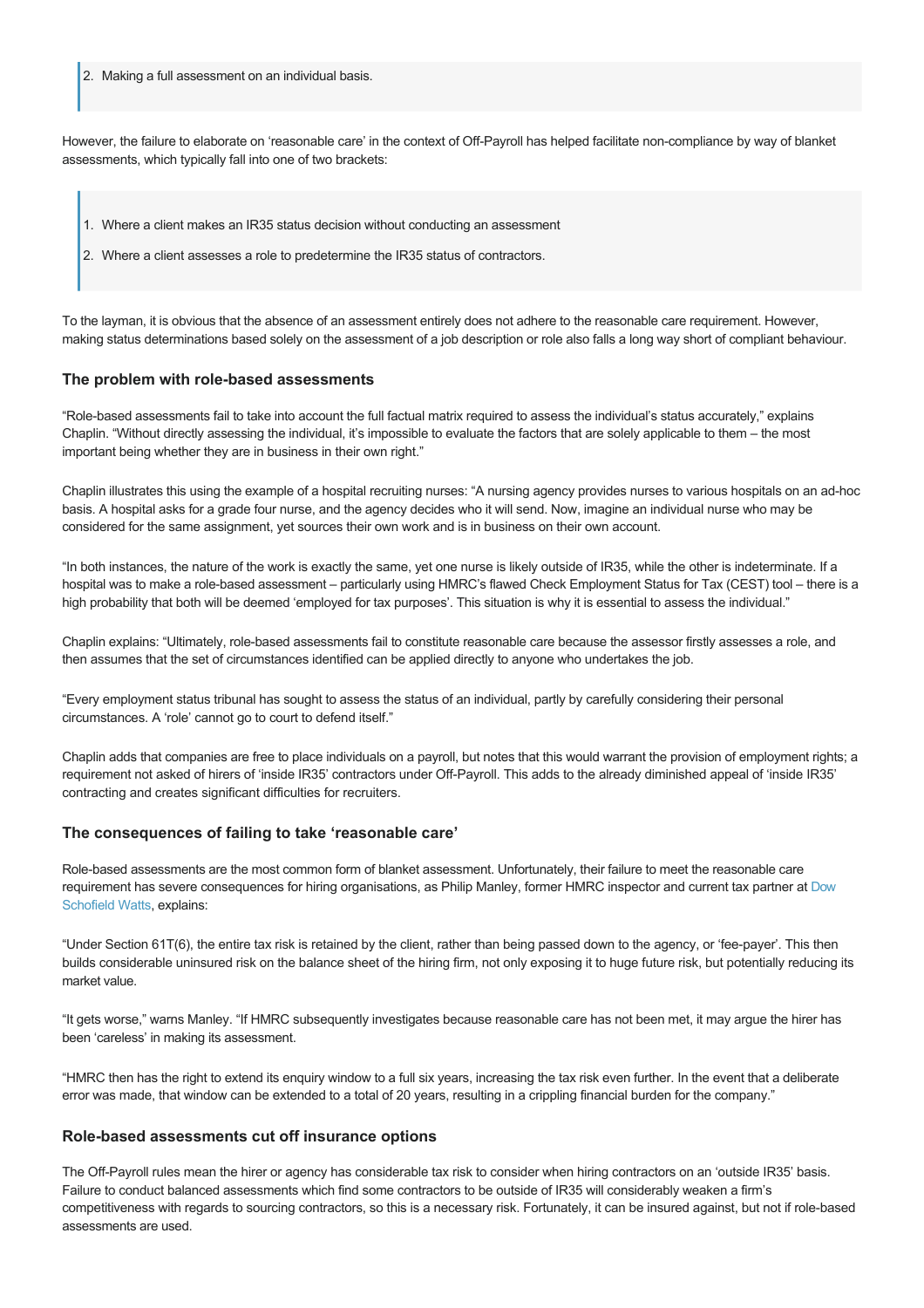"In simple terms, the actions of one is treated independent of the actions of another, even if the type of action taken is the same," explains Peter Blackmore, co-founder of [Blackmore Borley](https://www.blackmoreborley.com/), insurance providers to freelancers for over 20 years.

"If you lived on the same street or drove the same car, it does not mean that the premium for insurance, or the coverage offered, will be the same.The reasons for offering the insurance are fundamentally different. In terms of IR35, someone who has been individually assessed as outside of IR35 could be covered, but someone who uses someone else's assessment is not.

"Each contract needs to be assessed and passed in the name to whom it relates in order to obtain valid insurance. If someone else uses the same contract but does not have a full assessment, then they cannot be insured," adds Blackmore.

"They cannot rely on someone else being assessed as outside of IR35 and just assume that they have the same certainty regarding their status, even if the contract is the same. In order for the agency or hirer to protect themselves, each individual contractor has to be assessed before insurance can be issued and valid."

Blackmore's arguments are echoed by Thomas Wynne, managing director of [Kingsbridge Insurance](https://www.kingsbridge.co.uk/), a provider of tax protection products for fee-payers, who reiterates that blanket assessments are uninsurable: "Underwriters will provide cover where a proper individual IR35 assessment has been made, which must include some element of legal oversight. Any assessment made on a blanket basis simply isn't insurable."

# **Government denies issue of widespread blanket assessments**

The issue of blanket assessments has been reported widely and acknowledged within the public sector. In May 2017, NHS Improvement (NHSI) instructed Trusts that locum staff should be assessed on a case-by-case basis after a judicial review found its use of blanket assessments to be unlawful.

[NHSI went on to revise its guidance,](https://www.google.com/url?sa=t&source=web&rct=j&url=https://improvement.nhs.uk/documents/1128/IR35_Update_30May1.pdf&ved=2ahUKEwiQir3l9YfgAhXOVBUIHe0UAT4QFjABegQIAhAB&usg=AOvVaw2sTVRRi4gH-v_X_S44tO4C) stating: "*We expect all providers to comply in full with their legal obligations by ensuring that all locum, agency and bank staff are taxed appropriately following a proper analysis of their individual circumstances*."

Months later, the Independent Health Professionals Association ([IHPA](https://ihpa.org.uk/)) (previously the LDU/HPU) [launched further legal action against NHSI](https://www.contractorcalculator.co.uk/ir35_judicial_review_against_nhsi_537410_news.aspx) after it emerged that Trusts were still being encouraged [to assess locums as within IR35.](https://www.contractorcalculator.co.uk/nhs_survey_patient_care_services_crisis_ir35_537910_news.aspx)

Non-compliance isn't limited to the NHS, as demonstrated by studies conducted by the Freelancer and Contractor Services Association ([FCSA](http://www.fcsa.org.uk/legal-challenges-to-ir35-public-sector-reforms-seem-inevitable/)) and Qdos Contractor:

- FCSA found that 50% of contractor clients hadn't assessed their contractors
- 84% of whom simply deemed their contractors to be caught by IR35
- 26% of all FCSA survey respondents admitted conducting role-based assessments
- Qdos found 38% of public sector contractors reported being blanket assessed.

The taxman has reportedly even acknowledged that status decisions are being made [without a proper review of each assignment.](https://www.arc-org.net/wp-content/uploads/2018/08/response-to-off-payroll-private-sector-090818f.pdf) HMRC has attempted to downplay the issue, estimating it to be the case roughly 10% of the time. Nonetheless, this is a startling admission given its imminent plans to extend the Off-Payroll rules to the private sector.

Despite the overwhelming evidence and HMRC's own admission, Government continues to deny the problem, with correspondence from the Chancellor of the Exchequer regarding the Off-Payroll rules claims that assessments are being made on a case-by-case basis.

#### **IR35 Forum minutes reveal HMRC attempting to defend the unlawful**

HMRC further acknowledged the existence of blanket assessments in the [minutes from an IR35 Forum meeting](https://assets.publishing.service.gov.uk/government/uploads/system/uploads/attachment_data/file/773228/IR35_forum_minutes_21_November_2018.pdf) held in November 2018. Remarkably, points 5 and 6 document the taxman's attempt to justify blanket assessments, stating:

"*HMRC explained the phrase "blanket rulings" is often used to refer to two different scenarios… However, the term is also being applied to circumstances where, having reviewed one contract, an engager may consider that identical facts and terms and conditions apply to other contracts, and it is then not necessary to review every individual engagement separately*."

Commenting on these revelations, Stephen Mhiribidi, head of legal at the IHPA, who was involved in the judicial review against NHSI, said: "It's frankly staggering that the IR35 team at HMRC are now making these false claims about blanket assessments, given that the NHS